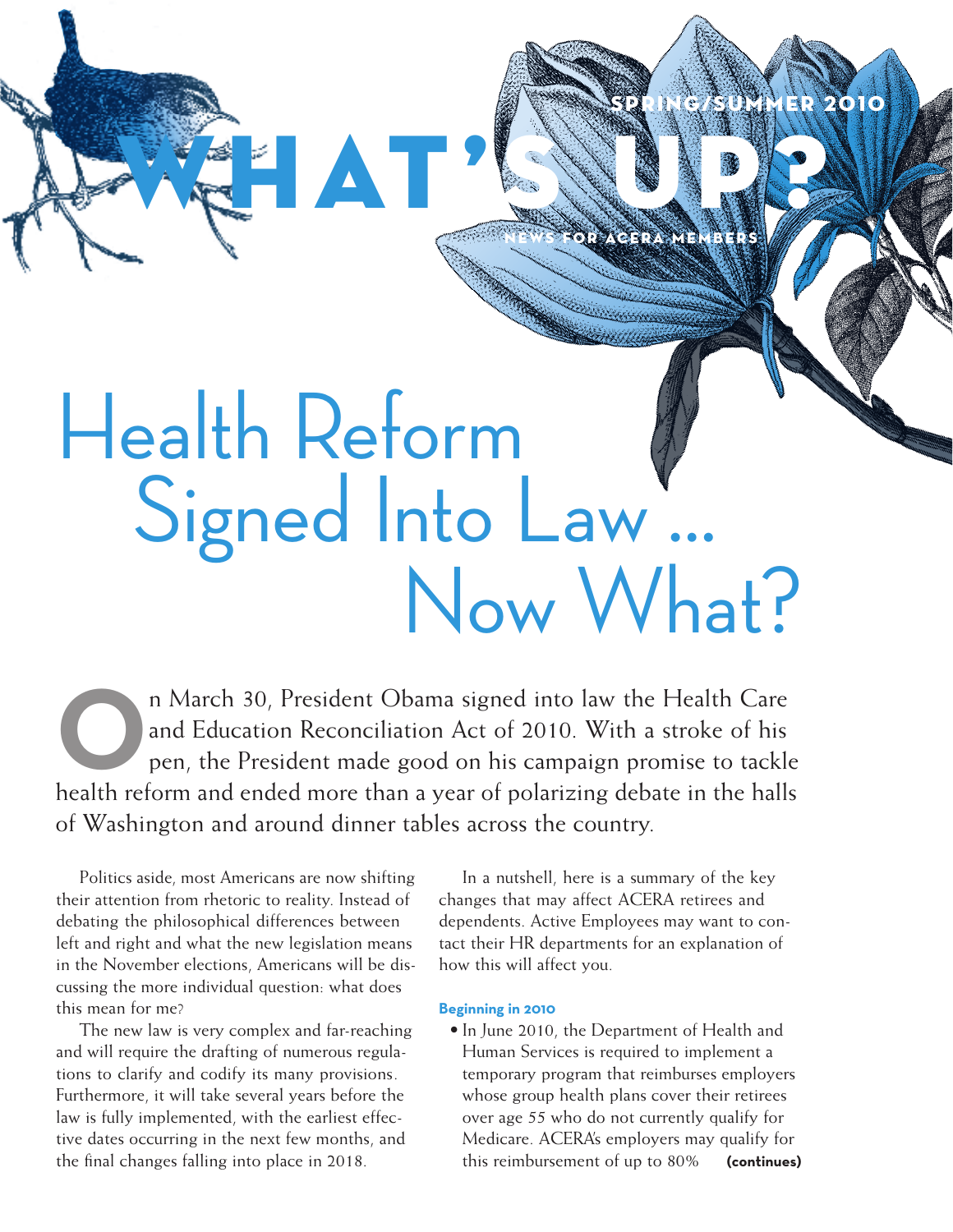of the costs of providing health coverage to these retirees where the costs are between \$15,000 and \$90,000. **planning from cover page)**<br>
of the costs of providing<br>
coverage to these retire<br>
the costs are between \$<br>
and \$90,000.<br> **Beginning February 1, 2011**<br>
• Coverage will be extended adult denendents to age

### **Beginning February 1, 2011**

- Coverage will be extended to adult dependents to age 26 (as long as they do not have access to other employer-sponsored health insurance).
- • Lifetime dollar limits on benefits are not permitted.
- Pre-existing condition exclusions for those age 18 or younger will no longer be allowed (elimination of pre-existing condition exclusion for all others goes into effect in 2014).
- Plans will be required to provide first dollar coverage for certain evidence-based preventive care and certain immunizations, meaning there will be no copays or coinsurance, so coverage is provided from the first dollar.
- The employer will be required to provide a uniform explanation of coverage.
- There will be requirements to allow employees to choose their own primary care doctor, allow parents to designate pediatricians as primary care providers for children, and prohibitions against requiring preauthorization for ob/gyn services.
- • New claims procedures and appeals procedures will be required.

### **Beginning in 2012**

• The reimbursement that Medicare makes to Medicare Advantage plans (such as Kaiser Senior Advantage) will be based on 95% of what Medicare reimburses non-Advantage plans. This change is an effort

by Medicare to recognize efficiencies in Advantage plans over traditional fee-for-service plans. This may be a reduction in reimbursement for Medicare Advantage plans, and may cause these plans to modify benefits or premiums to compensate for the change. ACERA's Benefits Consultants are in communication with Kaiser to try to determine how they expect the provision to affect their Senior Advantage plan.

### **Beginning in 2013**

- A new tax of \$2 per person will be collected from your healthcare premiums to fund comparative effectiveness research to study drugs, medical devices, surgeries, and other ways to deliver health care.
- There will be an increase to the Medicare Hospital Insurance payroll taxes of 0.9% for individuals earning more than \$200,000 a year (\$250,000 for joint filers) that goes into effect for tax years beginning 2013.
- In addition, a Medicare tax (a total of 3.8%) will be applied to net investment income for individuals or couples meeting the thresholds in the above bullet point.

### **Beginning in 2014**

- Financial incentives of up to 30% of your health plan premium for your participation in wellness programs will be permitted.
- There will be a new mandated benefit package determined by the Department of Health and Human Services (HHS).
- An individual mandate with fines for failing to purchase

insurance will go into effect (\$95 in 2014, \$350 in 2015, \$750 in 2016, and indexed beginning in 2017).

- State run Health Benefits Exchanges become operational where individuals and small groups can choose from among several insurance products offered by not-for-profit and for-profit insurance companies.
- Mandatory extension of family coverage to dependents up to 26 years of age regardless of whether they have employerbased coverage elsewhere will be required.

### **Beginning in 2018**

• A 40% excise tax will be imposed on "Cadillac" plans with a value greater than \$11,850 for individual early retirees age 55 and older and \$30,950 for early retirees with dependent(s) (the threshold for employees will be \$10,200 for an individual and \$27,500 for more than individual coverage). These values will be indexed, meaning they will start being adjusted for changes in the cost of living, beginning in 2019.

### **Other Changes**

In addition to the changes noted above, there will be government subsidies to help individuals earning up to 400% of the federal poverty level to purchase insurance. Other provisions will address elimination of the "donut hole" for retirees enrolled in Medicare Part D and fund pilot programs for tort reform.

Although no one expects the overheated rhetoric to die down on either side of the political spectrum anytime soon, it is important for you to know that we are closely monitoring health care legislation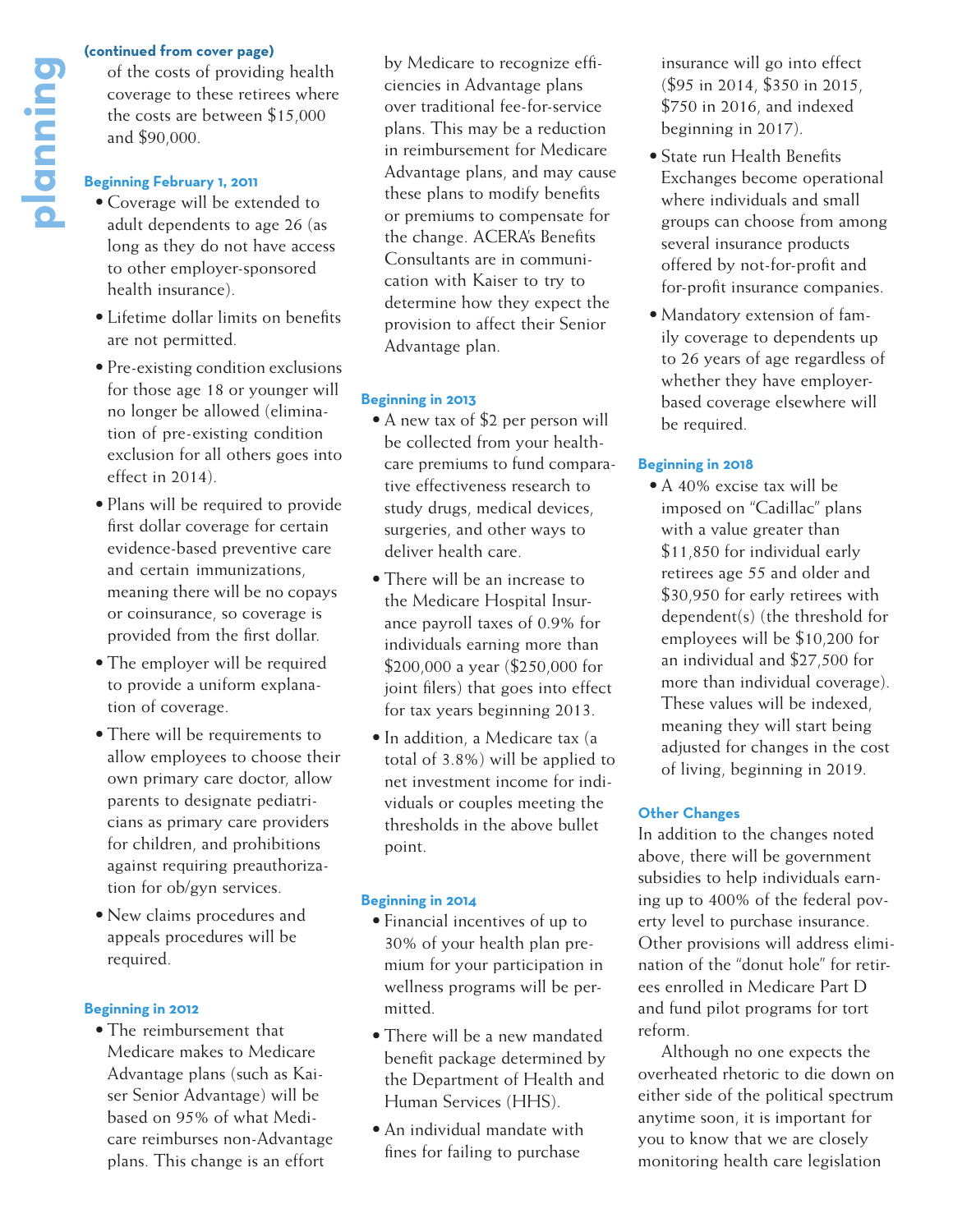*Many California newspapers and some national publications have begun publishing articles on what they call the "Public Pension Crisis." The basis for the concern is the current funded status (ratio of assets to liabilities) of many public pension funds. These funded ratios have decreased in recent years with the two dramatic downturns in the financial markets in 2000- 2002 and 2008-2009. As asset prices and investment returns fell, the value of the pension fund investments declined while the present and future liability for benefits remained unchanged. Much of the media coverage has focused on states that have not been kicking in the contributions required to fully fund their pensions. And with governments at all levels facing increased economic pressure due to the recession, the unfunded pension costs now look like a "crisis."*

Dear Members,<br>
Many California newspapers and some<br>
heave begun publishing articles on what<br>
Pension Crisis." The basis for the conces<br>
statutes (ratios of acests to that<br>
litter insural defines to the function of the two *We have pointed out in past issues of this newsletter that public pension systems are a very efficient delivery system for pension, disability, and survivor benefits, typically costing half of what it takes to fund defined contribution plans, according to a 2008 report by the National Institute on Retirement Security. Corporate America has gotten out of the pension business and now almost exclusively offers only defined contribution plans such as 401(k) accounts. Under these plans, the employees take all of the investment risk. So if those employees are unlucky enough to want to retire or need to retire following the 2008- 2009 meltdown, they just may have to do with 35-40% less in their lifetime monthly allowance or one-time payout. Public pension plans smooth gains and losses and the employer is ultimately responsible for funding the promised benefits. So public employees have a more reliable source of pension benefits than their private sector counterparts. And unlike the states that are under-contributing to their pensions, ACERA's Participating Employers have contributed 100% of the annual required contribution to the plan.* 

*Charles F. Conrad Chief Executive Officer*

**investment performance** In the fourth quarter of 2009, the<br>Board concluded the U.S. Large n the fourth quarter of 2009, the Cap Growth Equity manager search by continuing to retain Trust Company of the West (TCW), ACERA's incumbent investment manager.  $\mathbf{L}$ Upon completion of review of Brandywine Global Investment Management, ACERA's existing Small Cap Value manager, the Board authorized a search for a U.S. Small Cap Value Equity manager. Subsequently, the Board also adopted the proposed timeline, search criteria, and evalua-Ċ tion matrix for the search. With  $\overline{\mathbf{d}}$ respect to ACERA's Emerging Investment Manager Policy, the Board ₽ adopted an amendment on the per-**S** formance evaluation criteria included  $\mathbf 0$ in the said policy.

For the quarter, every major domestic equity index posted a positive return. The DJIA, S&P500, and NASDAQ returned 8.1%, 6.0%, and 6.9%, respectively. The Barclays Capital Aggregate Bond Index returned 0.2%. ACERA's total Fund returned 3.9% in the fourth quarter of 2009 and was ranked in the upper 15th percentile among public funds greater than \$100 million. The Fund outperformed its policy index by 0.2%. Longer term, the three-year and five-year gross returns of –1.4% and 3.6% trailed its Policy Index by 1.4% and 0.8% ranking in the 51st and 36th percentiles, respectively. The market value of the total Fund as of 12/31/09 was \$4,672,148,731.

### Investment Returns for 4th Quarter, 2009\*

|                   | 4th Quarter | 1 Year | 3 Year  | 5 Year |
|-------------------|-------------|--------|---------|--------|
| <b>TOTAL FUND</b> | 3.9%        | 26.6%  | $-1.4%$ | .3.6%  |
| Policy Index**    | 3.7%        | 25.0%  | $O.O\%$ | 4.4%   |

Returns for periods greater than one year are annualized. Results of all publicly traded investments are presented in accordance with CFA Institute standards.

The Policy Index is 37% Russell 3000/ 18% Barclays Aggregate/ 3.6% Citigroup WGBI – ex US/ 2.4% Barclays High Yield/ 23% MSCI AC World – ex US/ 6% NCREIF Property Index/ 10% Russell 3000+150 bps.

as it works its way through the painstaking process of regulation and implementation. At the end of the day, ACERA is well positioned to continue providing access to high quality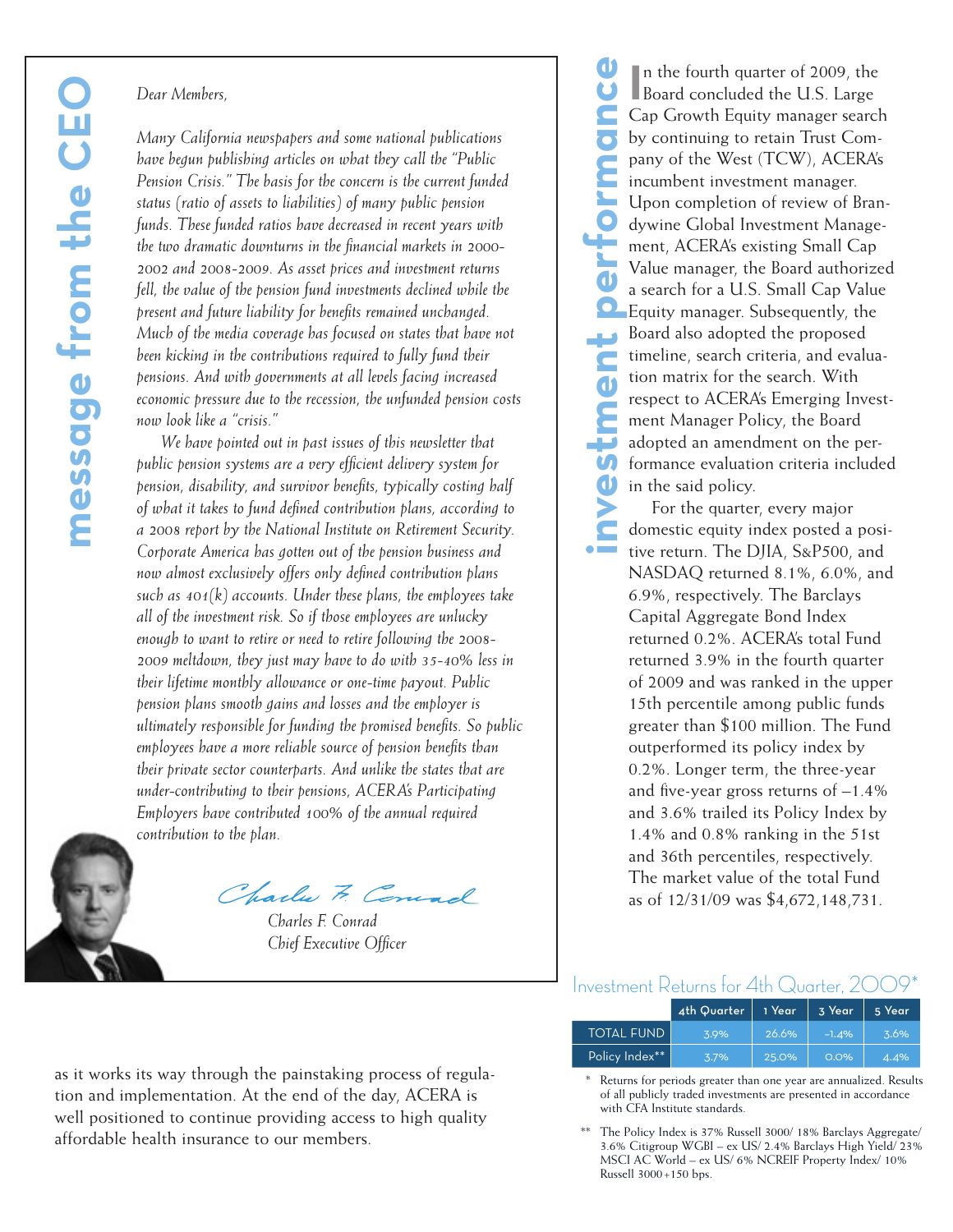This forum presents information of interest to the soon-to-be-retired and the Retired ACERA Member.

## Retiree Page

## CalPERS Long Term Care Premiums Increase

**S**ome ACERA members have enrolled in the CalPERS Long Term Care (LTC) **P** program, and choose to have ACERA deduct premiums from their ACERA retirement allowance. Currently, CalPERS LTC is not accepting new enrollees, and will **not** conduct an open enrollment period this year, so this bulletin is for current enrollees.

Participants of the CalPERS LTC program will receive a substantial premium increase effective July 1, 2010. All policies issued prior to 2005 with **either** lifetime benefits **or** inflation coverage will receive a 22% increase. If you have **both** lifetime benefits and inflation coverage, you will receive an additional annual increase of 5% per year beginning in July 2011. Any policy issued prior to 2005 with only non-lifetime benefits and all policies issued after 2005 will receive a 15% increase. These premiums changes should be reflected in your July 30 retirement allowance.

CalPERS LTC Customer Service number is 1-800-982-1775.

## UnitedHealthcare to Correct Senior Supplement Prescription Co-pays

ACERA members enrolled in UnitedHealthcare's Senior Supplement plan may have been charged higher co-pays than provided for under the plan. These higher co-pays were charged starting January 1, 2010 and going forward. UnitedHealthcare has reprocessed these claims and is providing a refund check to ACERA's affected members. If you believe you may be one of these affected members but have not yet received a refund check, please contact UnitedHealthcare Customer Service at 1-800-698-0822.

### Delta Dental PPO Makes Plan Improvements

As of February 1, 2010, ACERA's Delta Dental PPO Dental Plan has added the following services to our contract at no additional charge to ACERA or those members enrolled in this plan.

- • Sedation
- • Panoramic x-ray provided as an individual service only after five years have elapsed since any prior panoramic x-ray was provided under any Delta Dental plan

### Anthem Blue Cross Issues New ID Cards

On May 1, Anthem Blue Cross began issuing new ID cards to ACERA members currently enrolled in its HMO plan. The reason for the new ID card is to comply with Blue Cross/Blue Shield Association language. Anthem Blue Cross is hopeful that enrolled ACERA members will appreciate the fresh new look and layout, which they feel will prove more user friendly. Once you receive your new ID card, please destroy the old one.

### UnitedHealthcare to Mail to Senior Supplement Members

This summer, ACERA members enrolled in United-Healthcare's (UHC) Senior Supplement plan will receive a couple of items in the mail from UHC. Initially, you will receive a new ID card with a new group number and ID number. Subsequently, you should receive your annual Certificate of Health Plan Coverage (Creditable Coverage). If you have any questions, please call UHC Customer Service at 1-800-851-3802.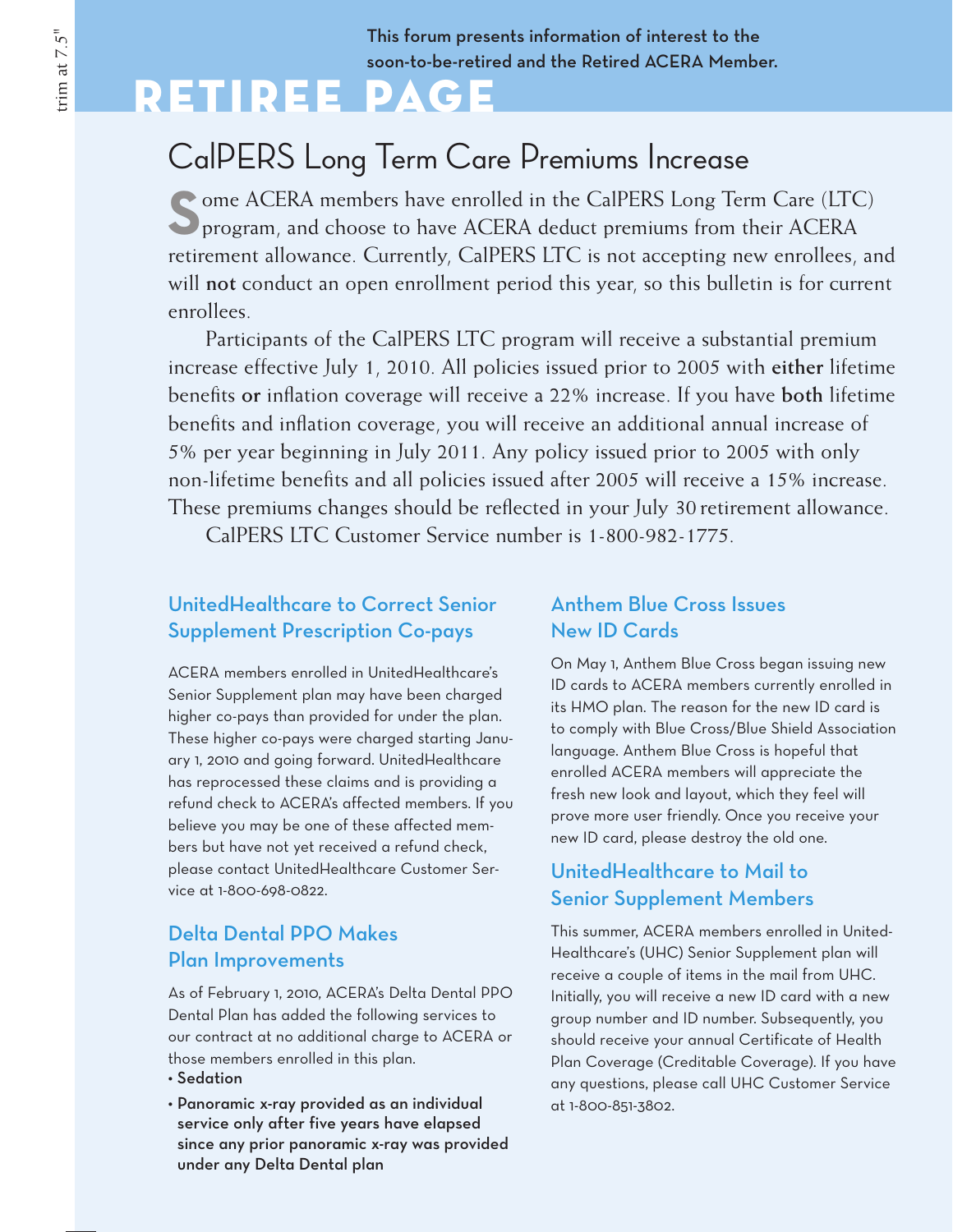### Extend your life and lifetime benefit—tips for living well before and after retirement

# Live Well

## Think Your Way Healthy

**D**o you have a friend who tends to be cheerful and in a good mood, someone who looks on the bright side of things and lets bad situations roll off her back? Do you wish you were born with the same sunny disposition?

Your friend wasn't necessarily born with a positive outlook, but cultivated one through deliberate optimistic thinking. And if you find yourself often thinking pessimistically, you should realize that you are not destined to be a pessimist the rest of your life. You, too, can learn to be an optimist by practicing and applying healthy, optimistic thinking.

Healthy, optimistic thinking has many benefits to your health, not the least of which is feeling good. It can help you:

- improve your mood and self-esteem
- • decrease depression, anxiety, and hostility
- lessen pain and other bodily symptoms
- speed recovery from surgery
- enhance your immune function
- possibly extend your life



In an example of the affect thinking has on health, in 2001, scientists at the Harvard School of Public Health completed a study analyzing the health of 1,306 men after following them for ten years. During this period, the men experienced 334 instances of heart related illness. The participants who were rated with high levels of optimism based on a psychological assessment had half the incidence of heart-related illness than participants who were rated with high levels of pessimism.

We often assume that outside events are the cause of our moods and symptoms. But think about how different individuals' reactions can be when faced with the same event. You may think that optimism and pessimism are traits you're stuck with, but they're not. To a large extent, optimism and pessimism are just learned habits. Your mind has a powerful affect on your health, and you have can learn healthy thinking habits and unlearn unhealthy ones.

For more information on health thinking, visit Kaiser's web page on the subject: http://thrivewithkp.org/mind-body-spirit/train-yourself-to-think-positive/